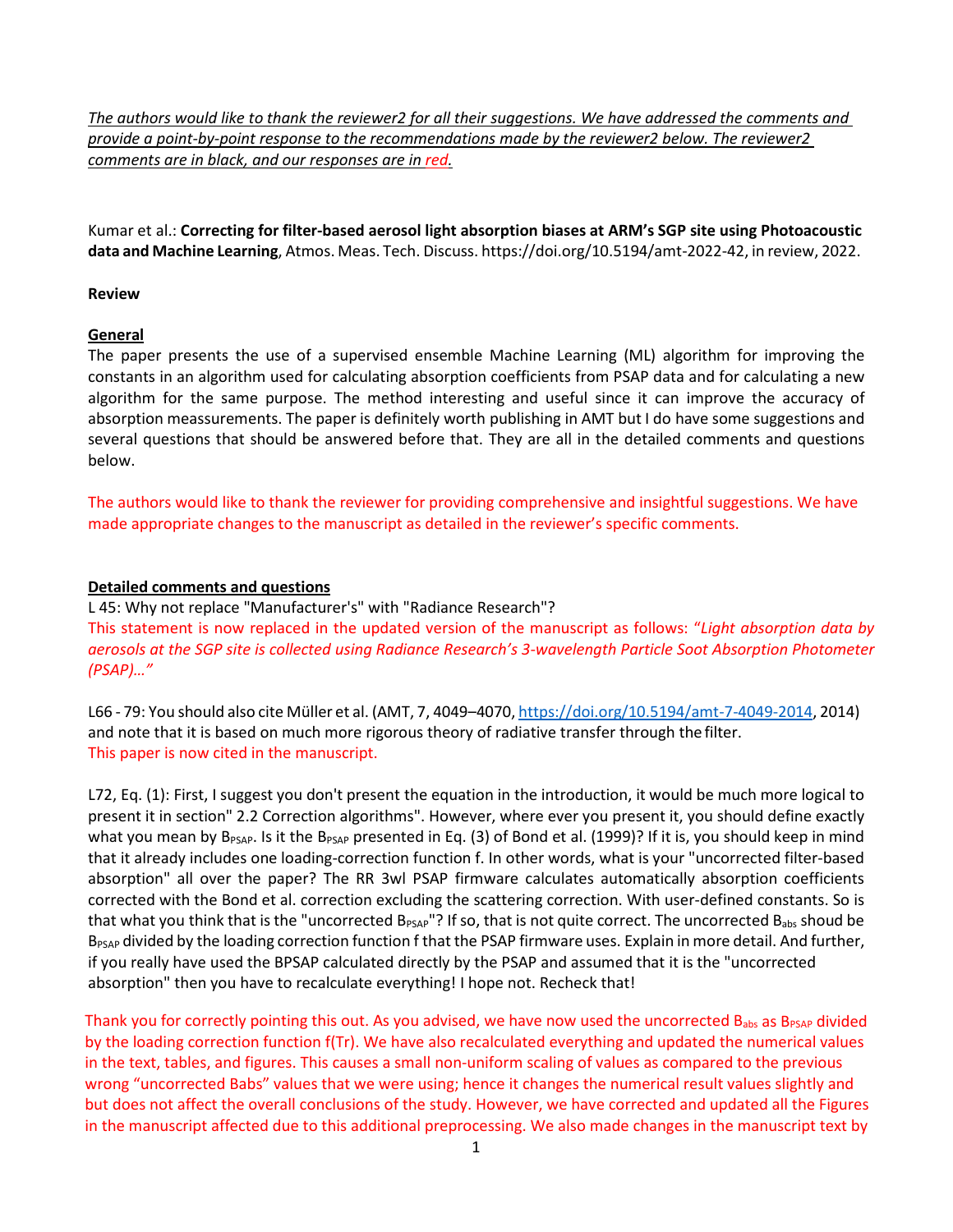defining "*the uncorrected aerosol absorption data as derived from PSAP (Babs\_uncorrected\_PSAP)*" in equation form. We have now updated the terminology in the manuscript. Now,  $B_{obs\ PS AP}$  means the absorption coefficient output from the PSAP firmware which includes the automatic B1999 correction and *Babs\_uncorrected\_PSAP* means the back calculated uncorrected PSAP-based absorption coefficient without the B1999 correction.

$$
B_{abs\_uncorrected\_PSAP} = \frac{A_{PSAP}}{Q_{PSAP}\Delta t} \ln \left( \frac{I(t)}{I(t+\Delta t)} \right) = \frac{B_{abs\_PSAP}}{f(Tr)} = \frac{B_{abs\_PSAP}}{\left( \frac{1}{1.317 \times Tr + 0.866} \right)} \tag{1}
$$

L86-88: "Our findings show ... ". I suggest you move this to the conclusions. These are all results of the whole study. In the intro you should present the goals and in the conclusions the main result.

This paragraph is now shifted to conclusions and updated.

Section 2.1 You should write something about the inlets, flows, cutoffs and size ranges for the different instruments. These are not just for fun, they are important info to try to evaluate the sources of the differences of the absorption coefficients from the different instruments.

This information is now included in the manuscript in lines from 110-125 in Section 2.1.

In this section you should also tell, which filter material you used in the PSAP. That is important because the constants in the algorithms depend on the filter material.

This information is now updated in Section 2.1. "*The PSAP has been operated by ARM (and many others in the global community) for almost 25 years with the same filter media, Pallflex E70-2075W, which is composed of quartz fibers on a cellulose backing. All published corrections factors were developed and measured using the Pallflex E70 media*."

L110-111: In this preprocessing, did you divide the B $_{\rm PSAP}$  with the f(Tr) that is automatically calculated by the instrument firmware?

As mentioned in an earlier response, we took care of this preprocessing now and updated all the figures and affected text in the manuscript.

L116-117: The AAE from the PASS data in Table A1 are somewhat suspicious. Especially the ones that have the wl 532 included. The fact that  $AAE(405-532) < -0$  and  $AAE(532-781) > 2$  suggest that  $B_{ABS}(532)$  is overestimated. Then this would have important implications to the factors presented in Table 2. Discuss this.

To present the SGP data better, we now present Figure A1 in updated manuscript which includes descriptive statistics of measurements from all the instruments and the derived optical parameters like SSA, AAE and SAE obtained from the SGP data in the Appendix section.

In Table A1, the average AAE calculated using 405nm and 532nm wavelength was negative because, as it can be seen in Figure A1(d), there are many negative outliers for AAE\_PASS\_405\_532 which was pulling the average below zero. Please note that the medians {green line} of all the AAEs calculated are positive.

We have now stated this in the manuscript as well – "*From figure A1(a), (d) and figure A4, however, we suspect that either the newly installed 532nm PASS laser could be slightly overestimating absorption, or that the old 405nm and 781nm lasers could be slightly underestimating absorption compared to their true values."*

We agree that due to unavailability of highly accurate aerosol particle-phase light absorption data, we had to resort to assuming available PASS instrument's measurements as ground truth for absorption, which limits the accuracy of the revised Virkkula parameters shown in Table2.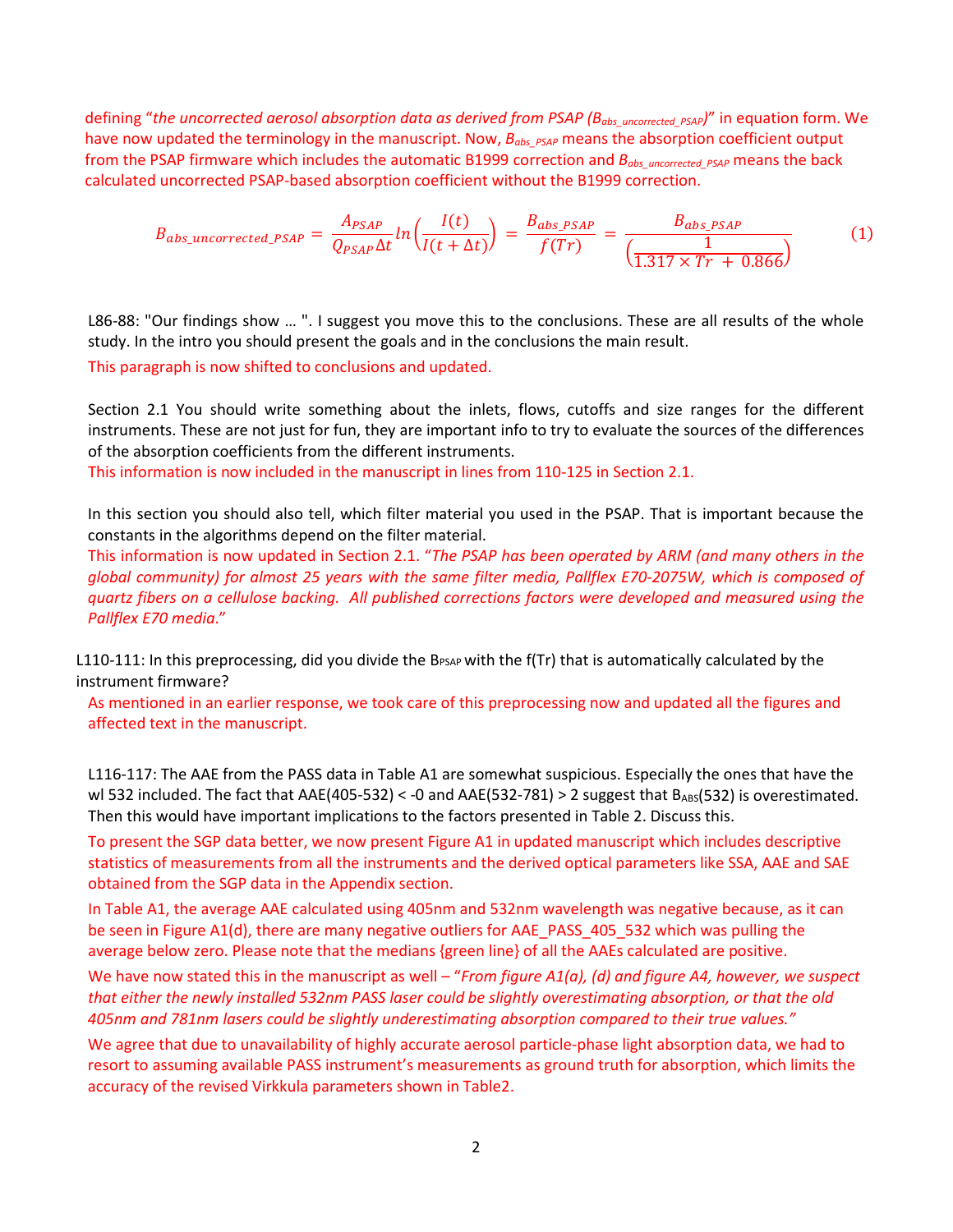

*Figure A1: Summary of the SGP dataset. The boxplots of raw measurement data are shown as obtained from various instruments used in this study (a) PASS (b) PSAP{ Babs\_uncorrected\_PSAP } and (c) Nephelometer. The boxplots of parameters dervied from the raw data are also shown (d) AAE (e) SAE and (f) SSA. The green line is the median of the data. The bottom line of box is 25% percentile of data and top line of box is 75% percentile of data, therefore, the box represents the middle 50% of all the datapoints which is the core of the data.*

Further about Table A1. I strongly suggest you add more information in it. You have not presented anywhere the descriptive statistics (ave, std, some percentiles) of the aerosol optical properties during the campaign. That would be very important because it would show the range in which your results are applicable. Present  $B_{abs}$ ,  $B_{sca}$ , SSA, AAE from the different instrument and algorithm combinations. Especially AAE is important, from the different algorithms. Peope use them for source apportionment. And in my opinion this table is important, it would deserve to be in the main text.

Thank you for this suggestion. To present the SGP data better, we now present Figure A1 in the manuscript which includes descriptive statistics of measurements from all the instruments and the derived optical parameters like SSA, AAE and SAE obtained from the SGP data in the Appendix section.

L271-275: So, this is not just an adjustment of the factors in Virkkula (2010). Do I understand right: the RFR has given as an output an equation that was used for calculating the absorption coefficients. If so, you should present the equation so that other people can use it also! What are the parameters the new function depends on? Yes, this is not an adjustment of factors in Virkkula (2010) here. However, since, RFR is a machine learning algorithm it cannot be expressed in a simple equation form. Machine Learning models can only predict the output using the input data provided to them once they are trained on both input and output data (training dataset).

L301-307: Please give the full functions so that other people can use and test them. What are the derived constants for wood burning and kerosene burning smoke?

We can only train machine learning models like RFR and test their output accuracy on unseen input data. Roughly speaking, tree-based algorithms can be thought of as a series of many if-else statements nested together, hence, we cannot obtain a simple looking mathematical equation out of a trained model. However, for practical applications, ML models can be part of post-processing of data at various sites to produce highly accurate outputs possible.